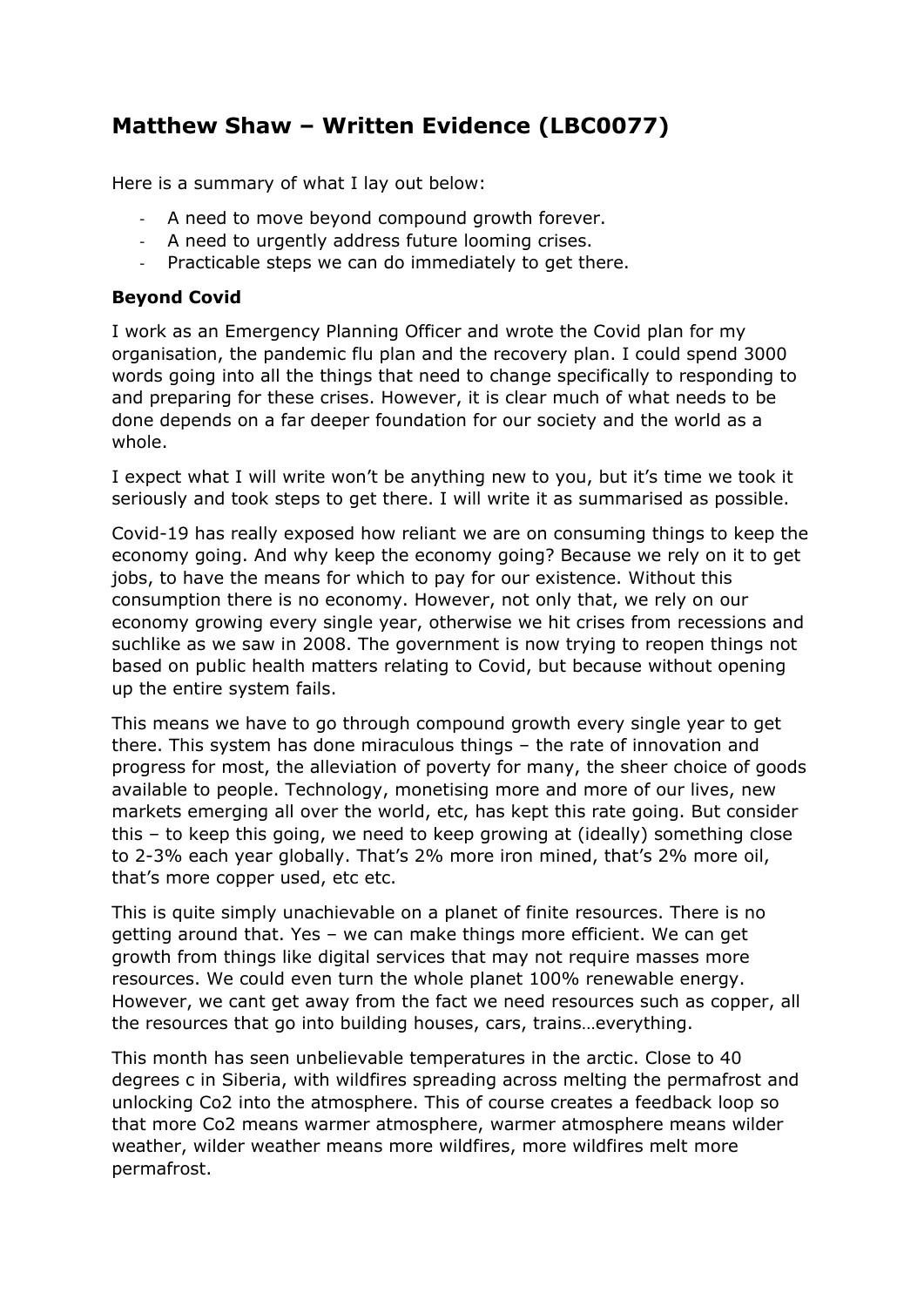This is happening at an incredible rate of knots. It is therefore not long until we will see massive crop failure all over the planet, hugely more "natural" disasters, amongst other things. We cannot spend the next 5 years paying lip service to it, maybe putting some cycle lanes down, maybe recycling a bit more. We need to move much more radically.

One thing that Covid has really cemented is the academic research that shows how much good people do when faced in adversity and in emergencies. This common enemy binds us together and cooperation, kindness, etc, increase greatly. It gives me great hope that we can tackle climate change and this system head on, sensibly and realistically.

This isn't the cry of a Marxist. This isn't the cry of an eco-warrior – you will not find me hugging trees and petitioning to stop house building. This is just a rational analysis, greatly summarised and boiled down, for what we need to move beyond of. We don't have another choice – we simply must do it, otherwise humanity as we know it is really going to struggle in my lifetime (I am 31), let alone in my children's lifetime.

The immediate steps out of Covid. Some ideas:

- Huge investment in green energy. And consider putting these energy projects in the ownership of the communities where they are! If a community of 1000 own their local energy company evenly between them – they can choose how to invest the money whether solar, wind, etc, and use any profits to put back into it. It makes people more empowered and it makes it more of their business. It helps loneliness, gives skills to people, and encourages working together.
- Every new build is carbon neutral.
- We replace every government vehicle where practicable with an electric car, with a goal to go hydrogen as the technology develops. This investment will cause a tumbling of economies of scale and make electric cars much more affordable for everyone.
- A complete review of how we plan towns. They need to be good for getting around primarily by bike, foot, and public transport, powered by renewables.
- We need massive rewilding projects in this country. The UK is massively depleted – look around you for example in the Peak District, or Wales, or so many other areas. What happened to the wildlife? Where did the trees go? Why are we protecting so much space devoted to sheep farming and other grass fields? Lets get real – we can rewild these areas, provide amazing spaces for people to go, children to learn, tourism opportunities, while being great for the environment and helping flood risk greatly.
- Take a look at some cities pledging to be a "Doughnut" city. Learn.
- Encourage working from home for those who can forever. People can still go to an office or wherever to meet up in person, but many jobs can be done at home and should be an option for at least a few days a week.
- Encourage staff of firms that are going bust all over the country to set their own up as a cooperative. The government can help with initial capital, training, etc, then these people can run the business themselves.